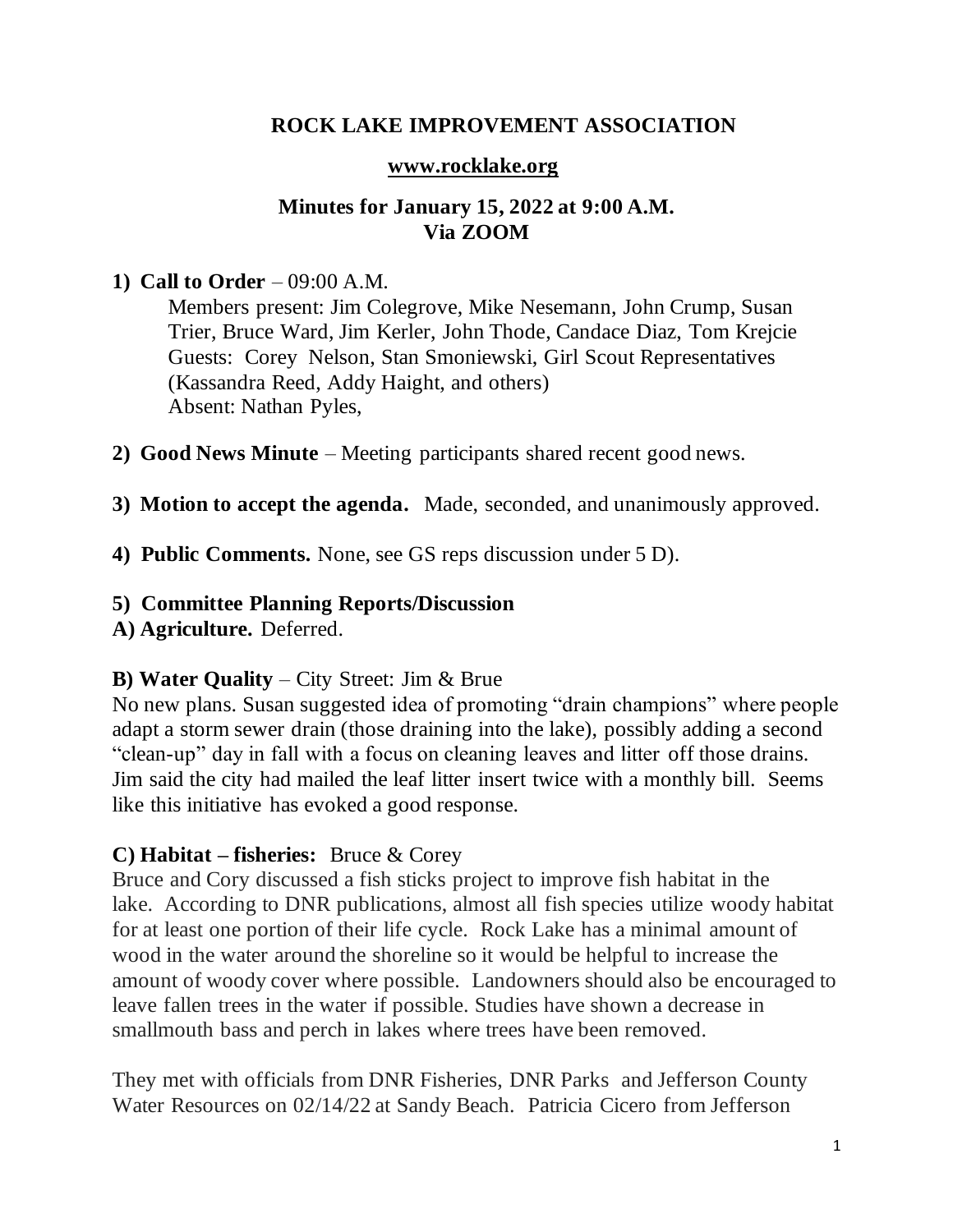County had previously done a wave energy study and determined the south end of the lake between the railroad trestle and Sandy Beach Rd would be the best spot for such a project. They did some measuring and drilled several holes in the ice to determine lake bottom composition. The lake bottom was too hard for such a project at that location. A fish sticks project has a number of requirements including that there should be a soft bottom 50' from shore to allow the tree tops to anchor themselves.

The DNR Fisheries supervisor recommended a tree drop instead of fish sticks. A tree drop is simply dropping a number of trees (yet to be determined) that are near the water, on the DNR owned land next to the Glacial Drumlin Trail. The trees need to be live or very recently dead. There are several less than desirable trees in this area that are due for removal anyway. The crown of the trees would be in the water with a portion of the trunk up on shore.

It was decided that the DNR Parks people who manage this land would identify which trees in this area would work and what permits are needed in the spring. We will start slowly on this project and add more trees if this project is successful.

Bruce and Cory also spoke to the DNR Fisheries Tech in this area who completed a fall electrofishing survey in Oct of 2021. He was looking for young of year (YOY) walleye to help determine if the walleye in the lake are naturally spawning. The conditions were not ideal during the survey and no YOY walleye were documented. He did find approx. 25 walleye that averaged 15 inches in the 6 mile stretch that was surveyed. A more comprehensive survey will be done on the lake this spring which should give a better idea on walleye reproduction.

The DNR Parks Manager for the area advised she was looking into the cost of dredging out the channel from the Mud Lake canoe launch out into the main lake due to complaints they have received from silt filling in the channel. She got one estimate of around \$100,000 to do that small stretch of about 100 yards. This cost is in part due to the requirement of transporting the soil and drying it out. At this point that project is not funded due to cost.

Marissa Ulman from Jefferson Co. Water Resources has documented some erosion issues in the Tyranena Park area. She is working with the City Parks Director to address at least 2 areas in the park to mitigate the erosion on paths leading to the lake, one area being the kayak landing near the circle drive in the park.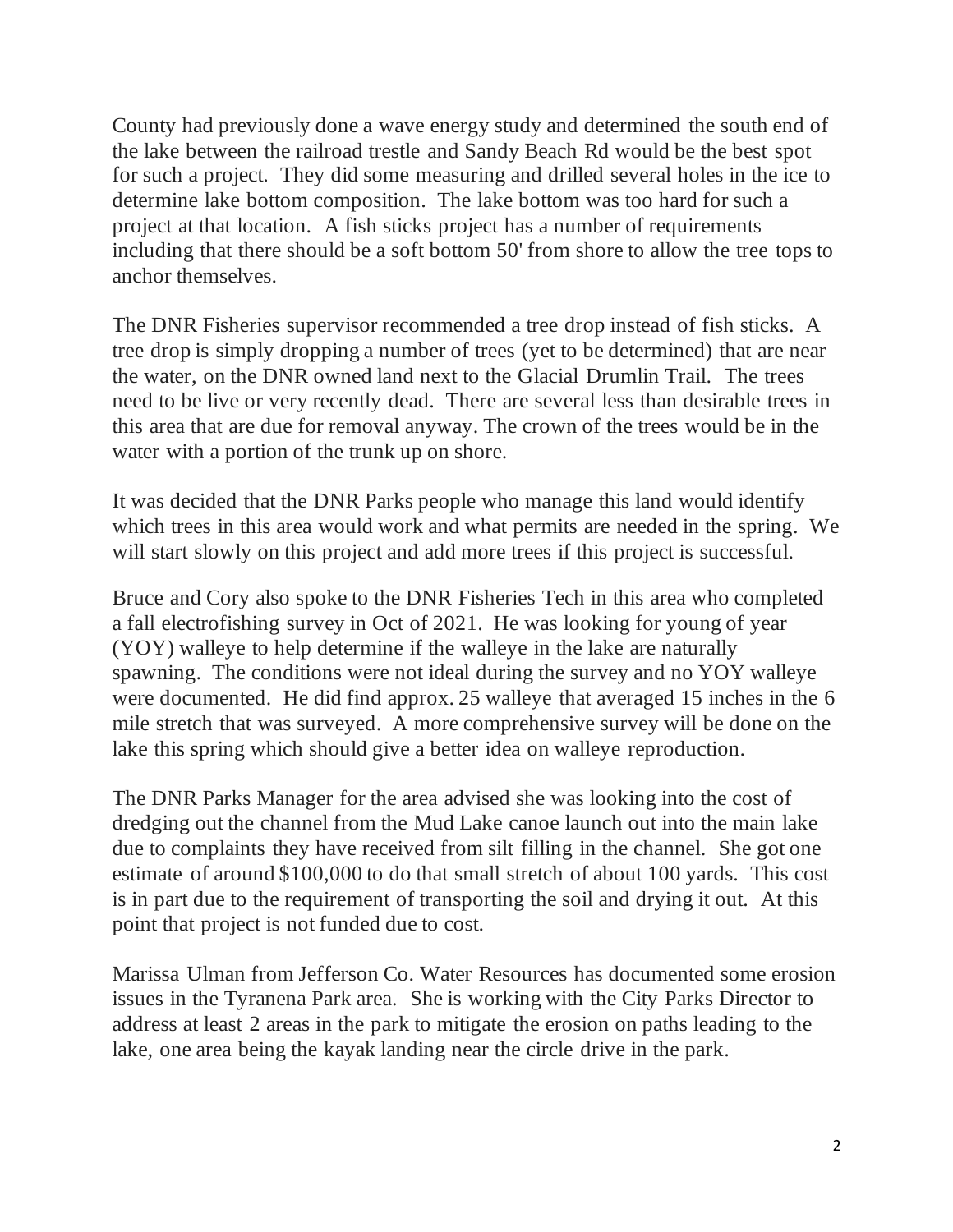It appears that some ATV type vehicles are using the kayak landing area near the north parking lot to access the lake, which could be exacerbating some soil damage near the kayak landing. ATV's should really be using the boat launch areas around the lake to gain access, to avoid further shoreline damage. A city ordinance restricting access of ATV's in Tyranena Park would be one consideration and will be discussed in the future.

# **D) Habitat Other**– Mike and Susan

Turtles:

i) The GS representatives are going to do turtle-related activities as part of their [Bronze Award.](https://www.girlscouts.org/en/members/for-girl-scouts/badges-journeys-awards/highest-awards/bronze-award.html) Activities will include: decorating the turtle cages ( by 3/21), having a "turtle of the week" series of articles to post on various social media sites, including RLIA (early April) and distributing information via pamphlets and displays at the schools (early April). They would also provide this information at the GS cookie sale tables (March) at which time they would provide information about turtle nesting and ascertain if anyone would be interested in a turtle nesting cage. We explained that the cages were only of value if someone saw the turtle actually nesting and laying eggs. It's not like a birdhouse, where if you build it, they will come.

ii) Turtle crossing signs. Susan will remind the county to "open" the permanent signs at the right time. We have 18 temporary RLIA turtle crossing signs and put out 16 last year. We will ask the Board for authorization for another 10 to replace loss as well as we hope to identify additional turtle crossing sites.

iii) Turtle crossing observation and reporting. RLIA members will "patrol" in their neighborhoods. We will again educate the public as to the importance of reporting turtle crossing observations to the DNR and make a special slider on our website to facilitate that.

iv) Jim Kerler will continue to look into making DNR land on the north end more hospitable to nesting turtles. This will be complicated and requires involvement by all the stakeholders so it will take a year or two at least before any actual project could start.

**E) Water Quality, Residential.** – John T, Susan, and John C. i) Continue to distribute new riparian homeowners' packets.

ii) Plan shoreland owners' breakfast as pandemic conditions allow.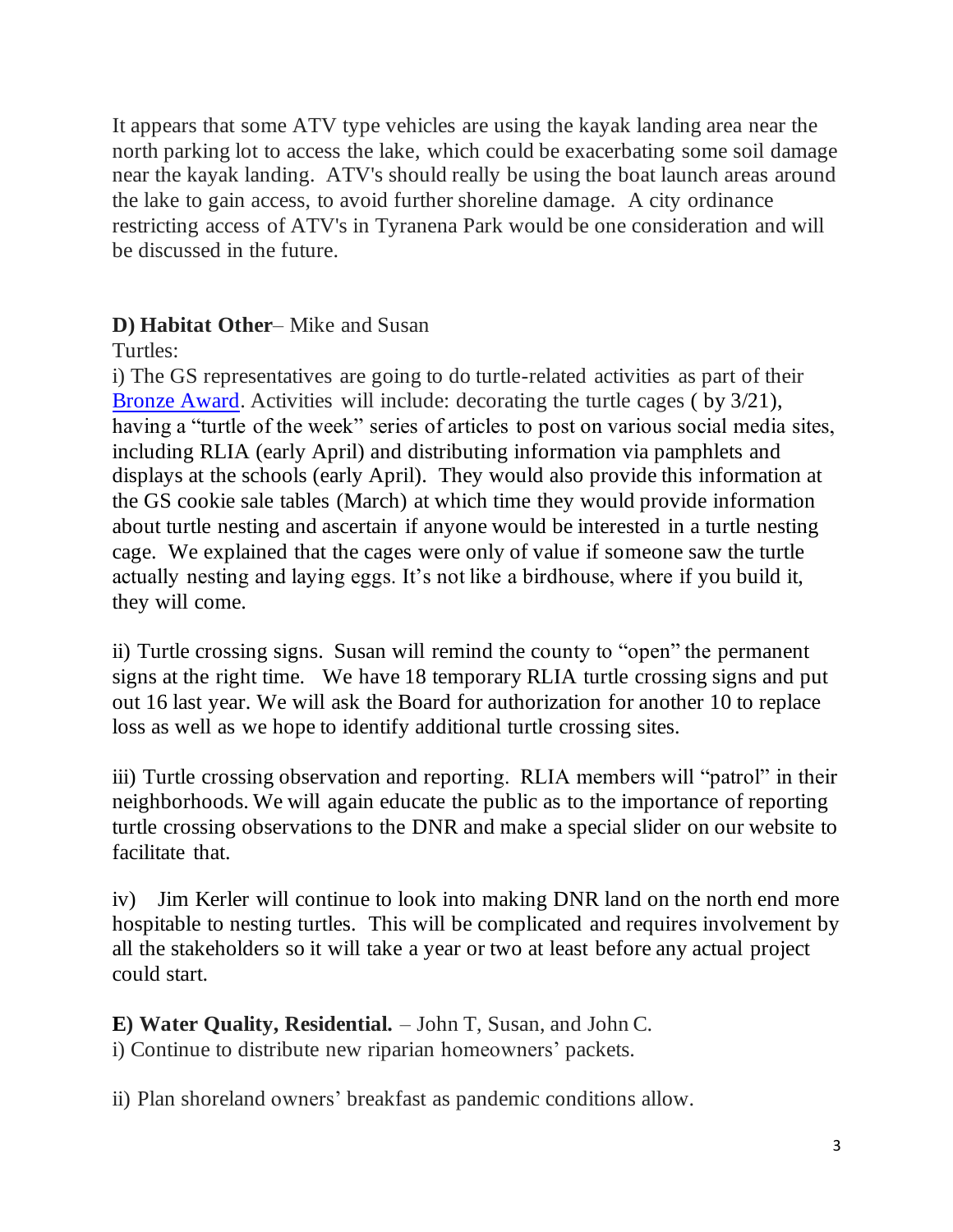iii) Approach the city re differences in regulations with the town. Apparently the city, under the home rule rubric, can supersede county regulations whereas the town ordinances must be at least as strict as the county's. One example is retaining walls being interpreted as a structure in the township and but not in the city. Therefore, the city allows retaining walls within the 35' shoreland buffer zone.

iv) It was also suggested that we encourage the city to use the county zoning office personnel where possible, in place of the potentially more expensive private consultants. Mead and Hunt does good work, but the city may want to consider using the county expertise/personnel when appropriate. This could lead to a more uniform application of standards between the Town and the City. Both Town and City would have to be approached with this idea.

v) The Miljala Channel Grant application is in process of being evaluated by the State.

**F) MEMBERSHIP.** Jim and Tom. They are meeting to continue the transition for Tom to take over Jim's data base and membership procedures, as well as prepping for the treasurer's position. A general discussion on how to enlarge our membership ensued, including the annual membership drive mailing. Last year's successful mailing of 5,000 pamphlets involved the entire 53551 zip area, but because it follows postal routes, it included people as far away as Milford and Watertown. Should we do that or pursue a more limited, focused mailing? Tom did some research and, depending on the source and methods, found between 269 and 277 riparian lots. He also found roughly 130 additional addresses with lake access rights, e.g., the PIE, north shore condos, the Cedars, etc. He recommended focusing on riparian owners/access holders, saying we currently have only about 70 of the 270 riparian lot owners and if we could boost that, we might be given more attention when dealing with various government organizations.

Suggestions for boosting membership in the riparian/access group included sending reps to HOA meetings, RLIA members doing more one-on-one with neighbors, and perhaps establishing a life-time membership so people don't have to renew annually.

**G) JRLC** (Add on item). Susan said that the two city representative slots on the JRLC have been empty for months. She approached the city re an appeal in the newspaper and social media, but the city requested we hold off on that. So we will do an email blast to RLIA members asking for volunteers. She will send out a